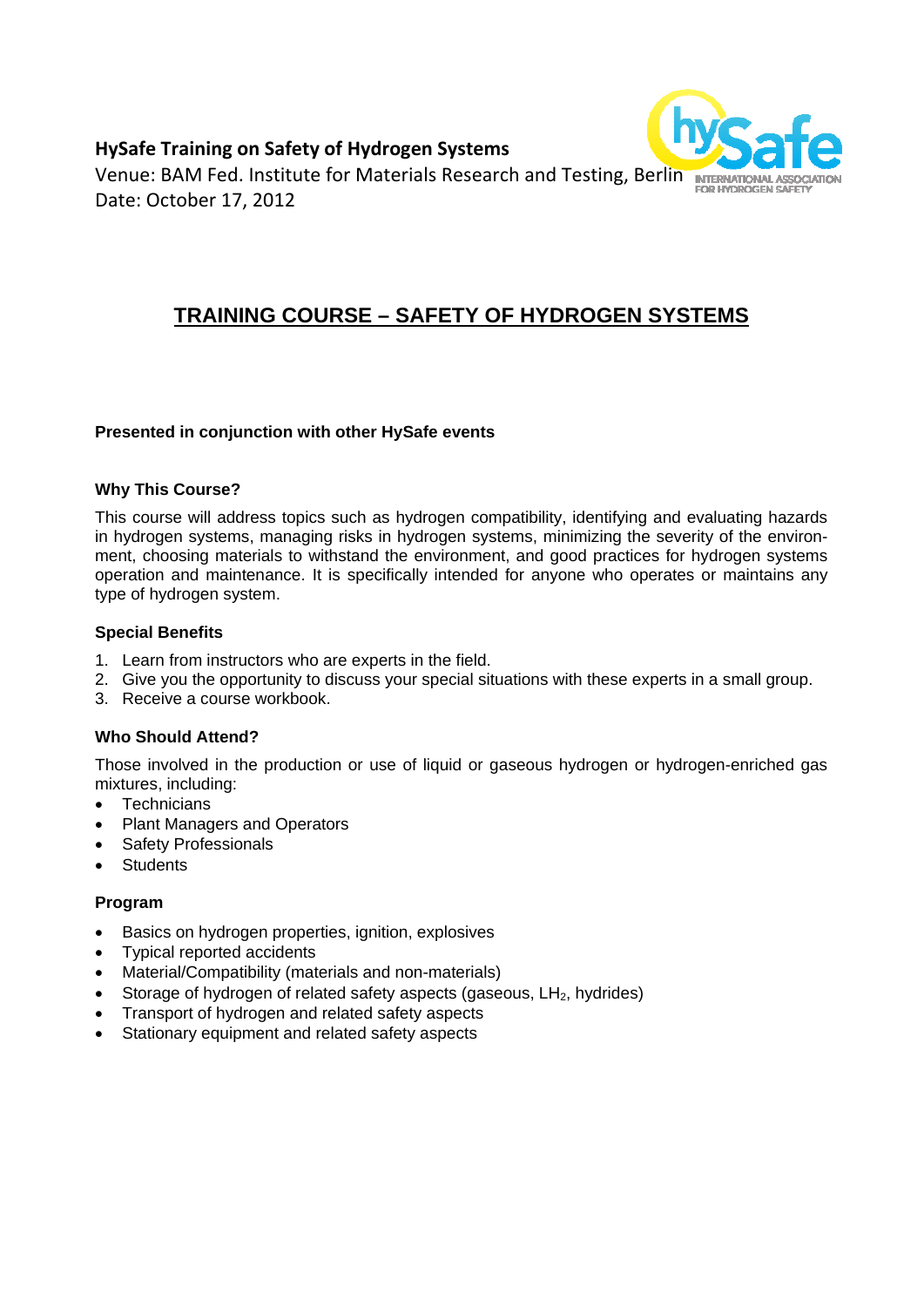# **Safety of Hydrogen Systems**



**HySafe training course Wednesday, October 17 BAM Fed. Institute for Materials Research and Testing, Berlin**  [Text eingeben]

# **Program draft**

| <b>Time</b>    | <b>Topic</b>                  | <b>Details</b>           |
|----------------|-------------------------------|--------------------------|
| 08:00<br>08:45 | Registration                  |                          |
| 08:45          |                               | Welcome                  |
|                | Opening                       | <b>Practical details</b> |
| 09:00          |                               | About HySafe             |
| 09:00          |                               | General safety           |
|                | <b>Introduction, basics</b>   | Hydrogen properties      |
| 09:45          |                               | Ignitions, explosions    |
| 09:45          |                               | Metals                   |
| 10:30          | <b>Material compatibility</b> | Non-metals, polymers     |
| 10:30          |                               |                          |
| 10:45          | Coffee break                  |                          |
|                |                               | Cylinders                |
| 10:45          |                               | $GH2$ trailers           |
| 11:30          | <b>Transport of hydrogen</b>  | $LH2$ trailers           |
|                |                               | Pipelines                |
|                |                               | Gas                      |
| 11:30          | Storage of hydrogen           | Liquid                   |
| 12:15          |                               | Compounds                |
|                |                               |                          |
| 12:15          | Lunch, laboratory visit (tbc) |                          |
| 13:30          |                               |                          |
| 13:30          |                               | Explosion protection     |
| 14:15          | <b>Practical experience</b>   | Real accidents           |
| 14:15          |                               |                          |
|                | <b>Stationary equipment</b>   |                          |
| 15:30          |                               |                          |
| 15:30          | Final remarks, closure        |                          |
| 15:45          |                               |                          |